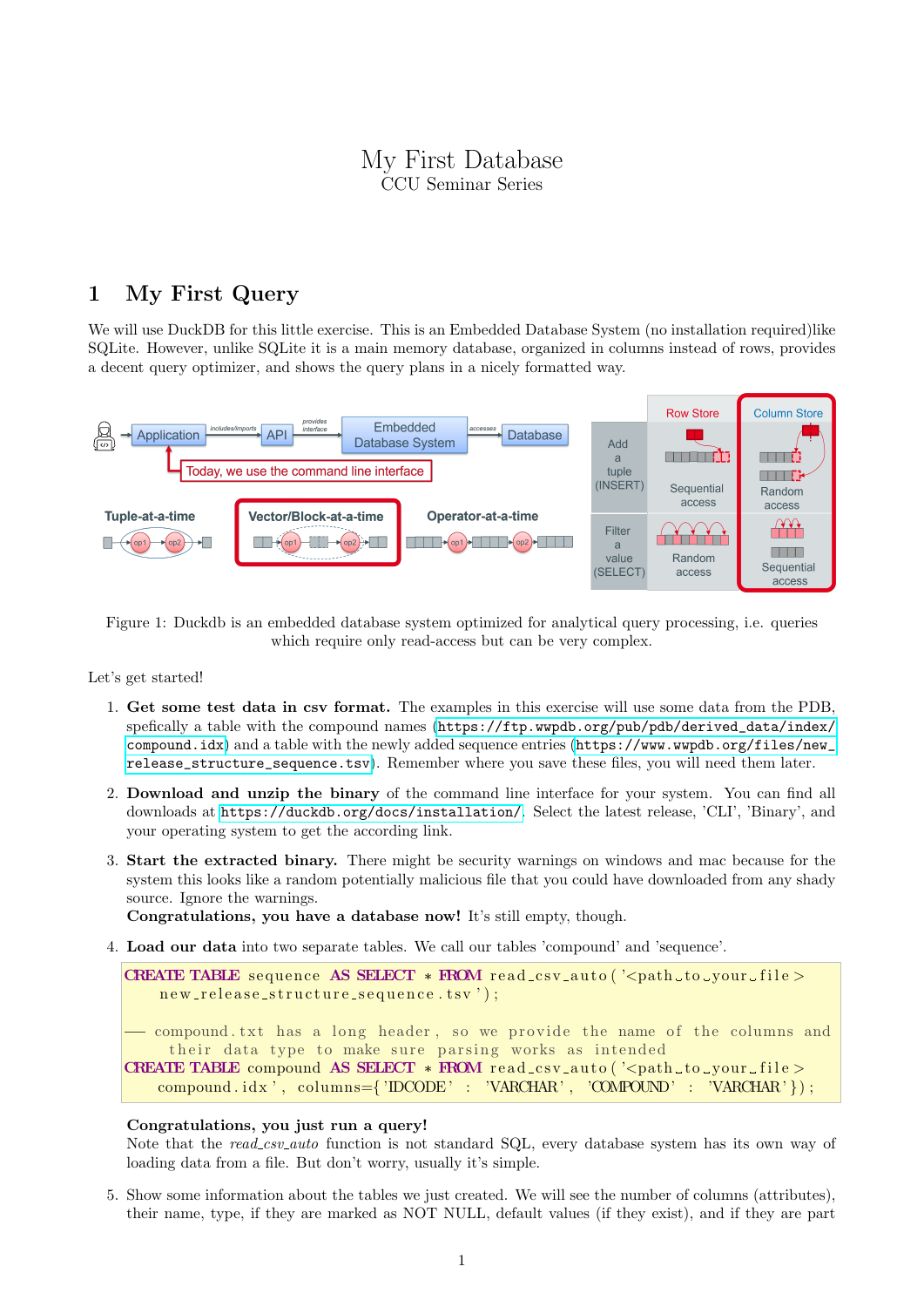of the primary key (one or more attributes which uniquely identify a tuple). Note: This is again not standard SQL and works differently for every system.

```
PRAGMA table_info('sequence');
\mathbf{P}\mathbf{R} \mathbf{A} \mathbf{C} \mathbf{M} \mathbf{A} table_info ('compound');
```
Is anything not as expected? You can drop the table and try it again:

DROP TABLE <tablename >;

Useful to know: You can leave duckDB with ctrl+d (linux) or ctrl+c (windows).

### 2 Fun With More Queries

Let's finally do some standard SQL queries. Try to run queries to return the following information:

- $\bullet~$  Find all sequences where the Sequence Count is smaller than  $5$
- Show all new sequences for the ID '7SHK'
- Show all new sequences which contain 'AVGIGAV'
- Show all sequences for the compound named 'Structure of Xenopus laevis CRL2Lrr1 (State 1)' (Hint: You need both tables for this query)

Here are some example queries to help you:

 $\bullet\,$  Select all sequences where the PDB\_ID equals 5SB9

SELECT  $*$  FROM sequence WHERE PDB ID = '5SB9';

Select all sequences where the PDB ID equals '5SB9' but show only the first and the last column

SELECT PDB ID, Sequence FROM sequence WHERE PDB ID  $=$   $5S$ B9  $\degree$  ;

Select all entries from the sequence table, where the sequence contains 'RECISI'

SELECT \* FROM sequence WHERE Sequence Like '%RECISI%';

 $\bullet\,$  Show the number of new sequences for the ID '5SB9'

SELECT count  $(*)$  FROM sequence WHERE PDB ID = '5SB9';

• Show the PDB ID of all sequences with a Sequence Count greater than 80. The DISTINCT keyword is optional and avoids redundant results.

SELECT DISTINCT PDB ID FROM sequence WHERE Sequence Count > 80;

Show the name of the compound with the ID '5SB9'

SELECT COMPOUND FROM compound WHERE  $\text{DCODE} = '5SB'$ ;

 Show the name of the compounds where the Sequence Count is greater than 80. You join both tables, i.e. merge all rows from both tables where the ID matches.

SELECT DISTINCT COMPOUND FROM compound, sequence WHERE sequence.  $Sequence-Count > 80$  AND compound . IDCODE = sequence . PDB. ID;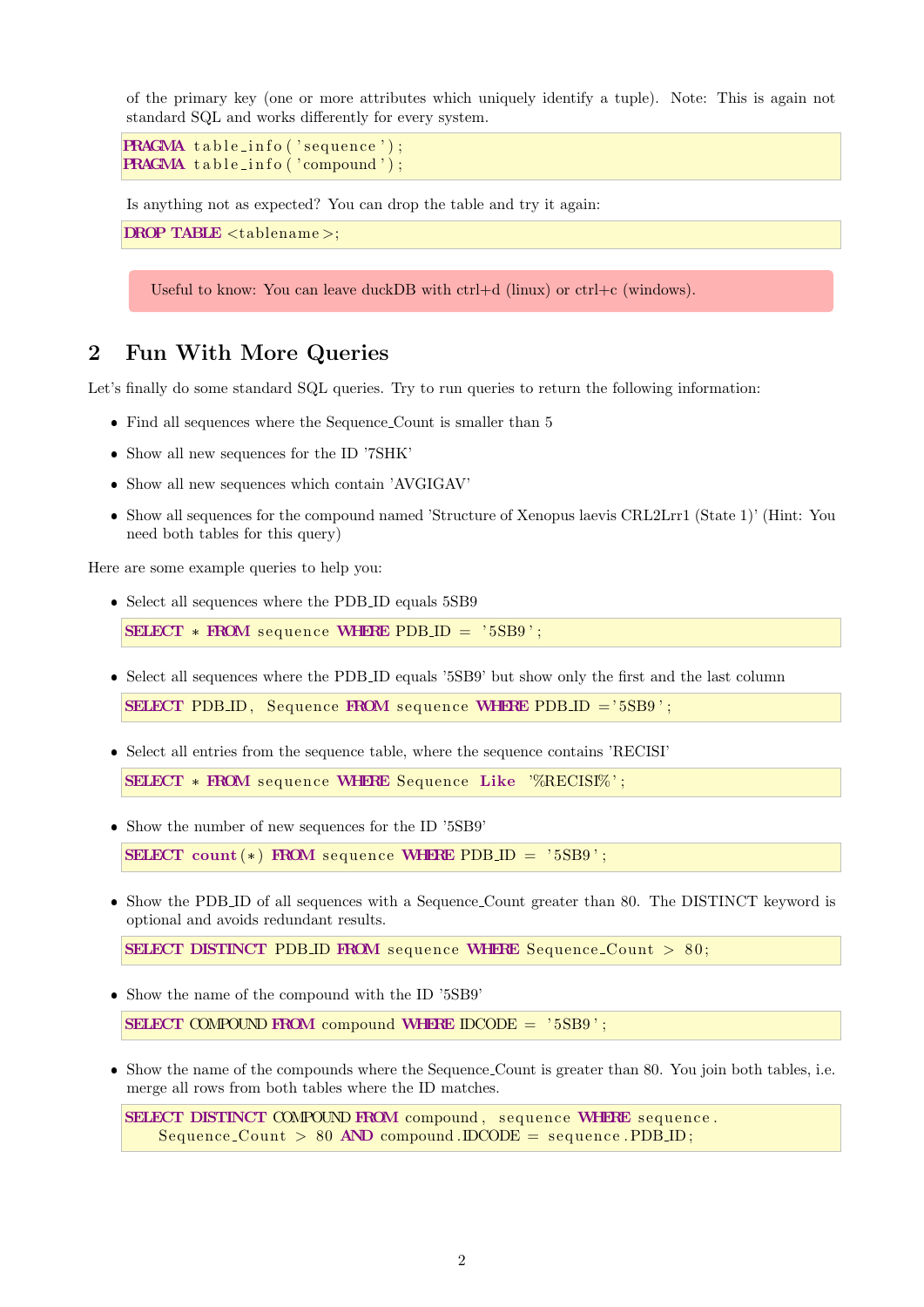### 3 Lists and Nested Lists

Let's get some numbers into our database! In this step, we store some random numeric data for some of our PDBIDs.

1. Create a new table with lists and nested lists. We call our new table 'metadata'.

```
CREATE TABLE metadata (PDB ID VARCHAR, numbers FLOAT[], nestednumbers INT
    [ | | ] ) ;
```
2. Insert some data into our new table

```
INSERT INTO metadata VALUES ('5SB9', [2.5, 1.00, 2.3], [[0,1], [2,3], [4,5]];
INSERT INTO metadata VALUES (^{\prime} 6ZNC', generate_series (0,2), [generate_series
    (0,3), generate_series (2,5), generate_series (5,10) ]);
INSERT INTO metadata VALUES ('7AQQ', [0, 0.3, 1], [generate_series (0, 2),
    [2, 3], [4, 5, 6]);
```
3. Enjoy looking at your new table

```
SELECT * FROM metadata ;
```
4. Assuming your numbers in the column 'numbers' are 3d vectors in cartesian coordinates, we can compute their length.

```
SELECT pdb_id, sqrt(pow(numbers[0], 2) + pow(numbers[1], 2) + pow(numbers[2], 2))AS length FROM metadata;
```
5. Return the number of lists within each nestedlist

SELECT array\_length (nestednumbers) FROM metadata;

6. Unnest nestedlist and find out if any of the lists equals [2,3].

```
SELECT * FROM (SELECT pdb.id, unnest (nestednumbers) AS nr FROM metadata)
    foo WHERE foo . nr = [2, 3];
```
### 4 Save Your Data

#### Save tables as csv

By default, DuckDB saves its state only in main memory. Thus, when you power off your machine or close your application, your data is lost if you didn't save it.

COPY sequence to 'my\_sequence.tbl';

Open the file in a text editor. You see that the default format is different from the one in our original file. You can modify the output with some additional parameters, e.g. for changing the delimiter or including a header line.

```
- Use a vertical bar as delimiter
COPY sequence to 'my_sequence.tbl' ( DELIMITER '|');
- Use a tab space as delimiter and include the header line
COPY sequence to 'my_sequence.tbl' (DELIMITER '_________', HEADER );
```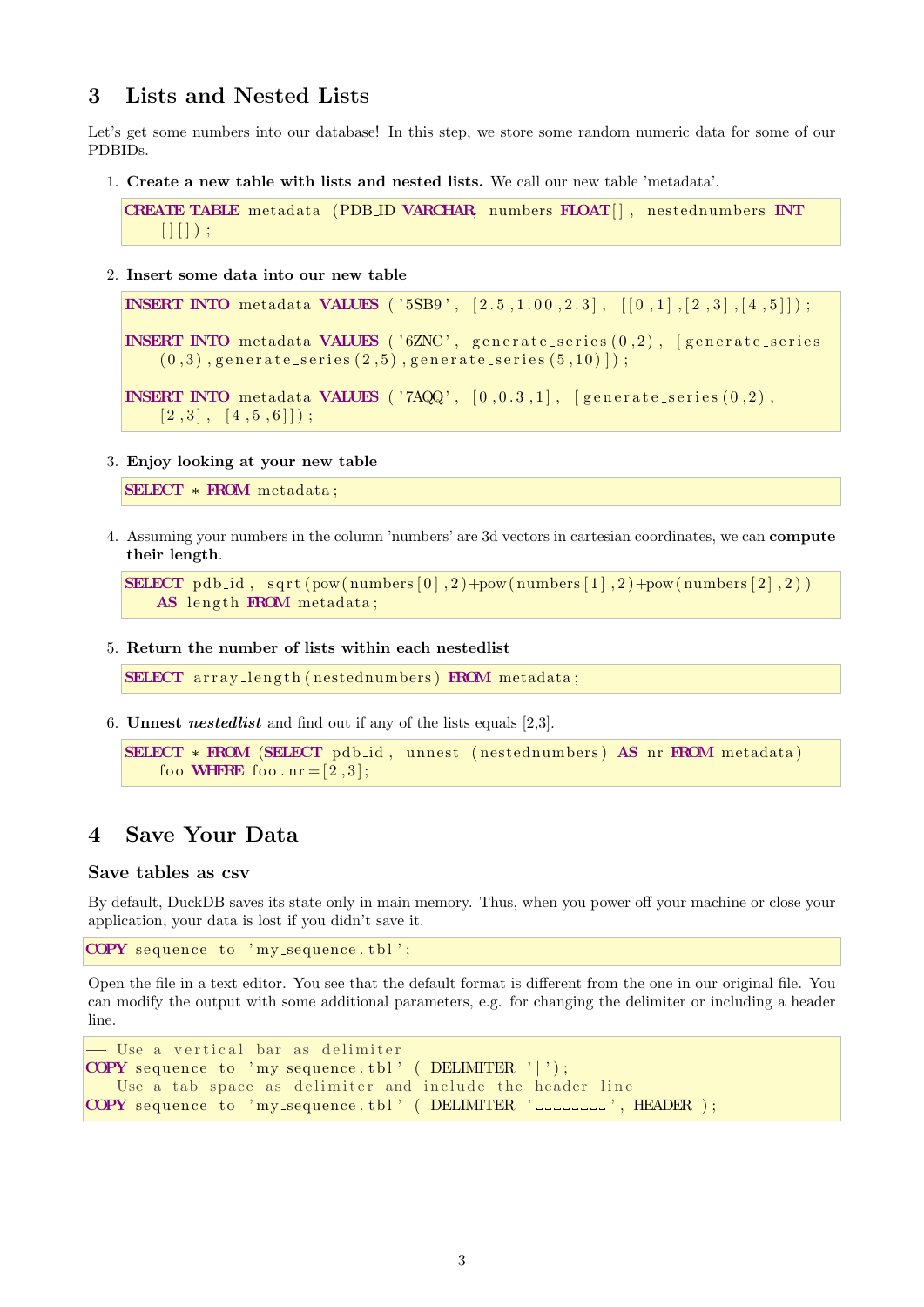#### Save tables as parquet

Plain text files like csv are big compared to binary files. A lot of different formats have been developed to save space. The parquet format is a very common format for storing data on disk. It was originally developed for the Apache Hadoop ecosystem but now it also works with many other systems.

COPY sequence to 'my\_sequence.parquet' (FORMAT 'parquet');

Compare the size of the files, pretty neat, isn't it?

You can load data from parquet files the same way you load from csv files:

CREATE TABLE mysequence AS SELECT  $*$  FROM  $'my$  sequence . parquet ';

Or you can run your queries directly on the file.

 $\frac{1}{\sqrt{2}}$  Show the number of records/rows SELECT count  $(*)$  FROM 'my\_sequence.parquet';

Note that reading from disk can take a while compared to reading from main memory, especially when the file is big.

#### Persistency In One File

You can create a persistent database by providing a name for the database when starting duckDB. This automatically stores all the data you produce in a single file instead of one file for each table. The suffix .db is automatically added.

.  $\ldots$  duckdb my\_fresh\_pdb.db ( $\lim_{x \to a}$ )

If the given name already exists, the contained database will be opened. You may also create such a file with sqlite (sqlite3 does not work, yet) or take the one provided via indico  $(\textit{pdb\_test}.db)$ .  $\textit{pdb\_test}.db$  already contains our two tables. You can load it when starting duckDB:

```
. \ldots duckdb pdb_test . db (\lim_{x \to a})
. \ldots duckdb. exe pdb_test.db (windows powershell)
```
An indermediate log file (\*.wal) is created after starting duckDB. This file is updated whenever a transaction is finished (create, update, insert, drop, everything that changes your data instead of only reading it). Try to change something in your database and see how the timestamp of your file changes, e.g.

CREATE TABLE mynewtable (id INTEGER PRIMARY KEY, comment VARCHAR);

Now leave duckDB. Your original \*.db file is updated, the intermediate file is deleted.

- Every system has a maximum file size. The exact limit depends on your file system and the configuration of the operating system. Especially flash drives are usually pre-formatted using FAT32 for compatibility reasons, which supports only files smaller than 4GB.
- Of course you can also use this to import your old and rancid sqlite database into duckDB.
- Database files might not be visible if they do not contain any tables.

### 5 Dissecting Queries

1. Run a query using the EXPLAIN keyword, e.g.

```
EXPLAIN SELECT DISTINCT COMPOUND FROM compound, sequence WHERE sequence.
   Sequence\_Count > 80 AND compound . DCODE = sequence . PDB ID;
```
We get the query plan, i.e. all executed operators in a tree structure.

Note: Windows might show garbage when using EXPLAIN. Here is how to still get some nice output:

- Enable profiling: PRAGMA enable profiling;
- Define where your output will be saved: **PRAGMA** profile\_output='queryPlan.txt';